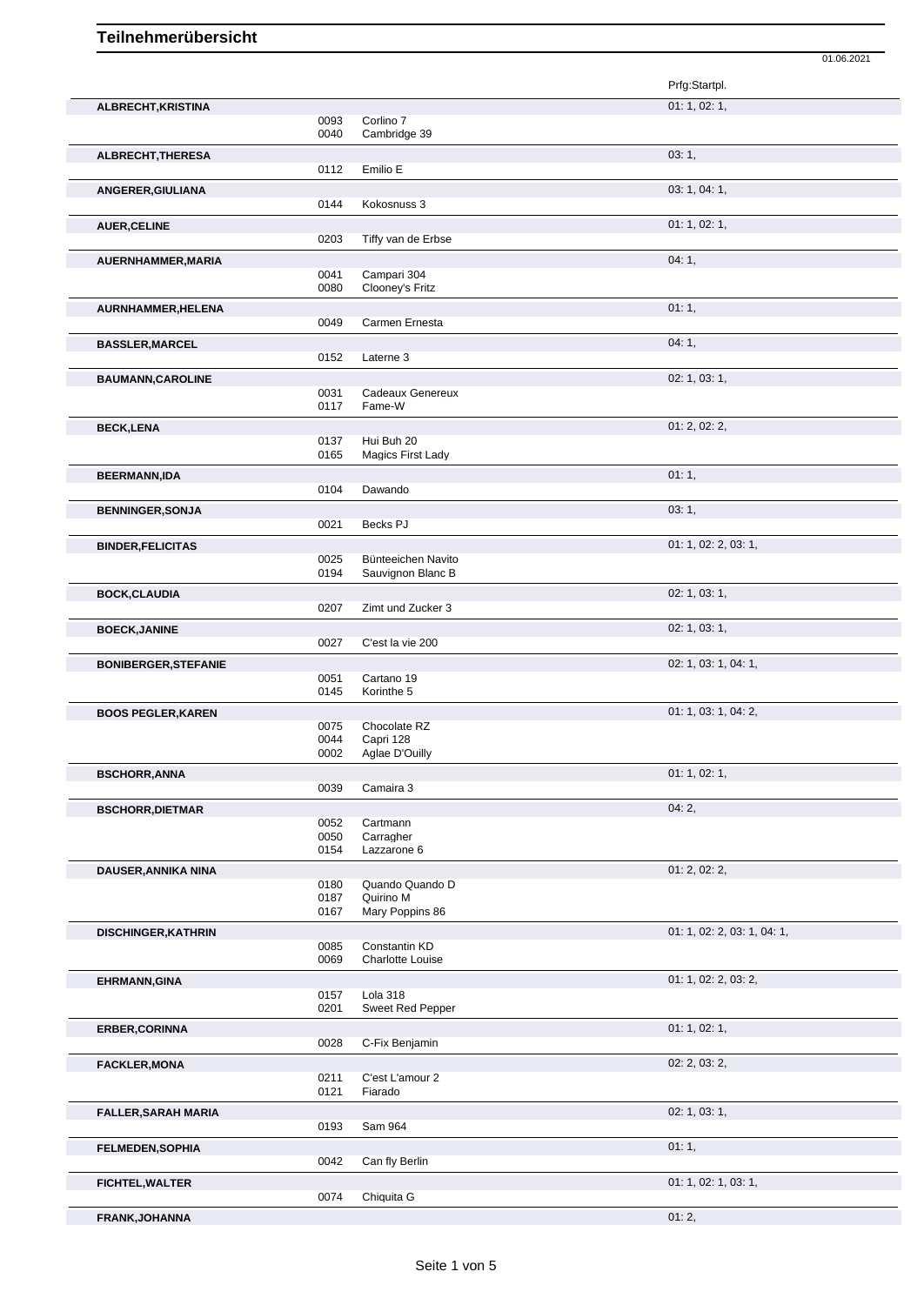|                           |              |                                  | Prfg:Startpl. |
|---------------------------|--------------|----------------------------------|---------------|
|                           | 0065         | Cebulon 8                        |               |
| FREY, YVONNE ANN-KATRIN   | 0067         | Celine 263                       | 01:1,         |
|                           | 0141         | Juliette 33                      |               |
| <b>GASSNER, LEONIE</b>    |              |                                  | 02: 1, 03: 1, |
|                           | 0175         | Patsila                          |               |
| <b>GEIS, JACOB</b>        | 0029         | C. van Bommel                    | 01:2,         |
|                           | 0153         | Lavinia 195                      |               |
| <b>GRESS, MARCO</b>       | 0133         | Gräfin R 4                       | 01: 1, 02: 1, |
| <b>GROTE, KATHARINA</b>   |              |                                  | 02: 1, 03: 1, |
|                           | 0059         | Caspian Creek                    |               |
| <b>HAECKER, MELANIE</b>   |              |                                  | 02:2,         |
|                           | 0132<br>0011 | Gräfin 118<br>Amina 62           |               |
| <b>HAENDEL, STEFANIE</b>  |              |                                  | 01:1,         |
|                           | 0102         | Dai Jin S                        |               |
| <b>HAERTL, LUISA</b>      |              |                                  | 01: 1, 02: 1, |
|                           | 0127         | Gentle Queen                     |               |
| <b>HAFNER, LORENA</b>     | 0054         | Cascada IV                       | 01:1,         |
| <b>HAFNER, NINA</b>       |              |                                  | 02: 1, 03: 1, |
|                           | 0109         | Donald 554                       |               |
| <b>HAHN, THOMAS</b>       | 0066         | Celiena 3                        | 01:1,         |
|                           | 0077         | Classico C                       |               |
|                           | 0092<br>0009 | Corazon 74<br>Alm von der Hütlen |               |
|                           | 0166         | Marigold 2                       |               |
| <b>HAUBER, INES</b>       |              |                                  | 01: 1, 02: 1, |
|                           | 0115         | Evita 419                        |               |
| <b>HAUSER, TOBIAS</b>     | 0101         | Dablino S                        | 02: 1, 03: 1, |
|                           | 0103         | Daisy Deluxe S                   |               |
| <b>HEIDEMANN, INGRID</b>  |              |                                  | 03:1,         |
|                           | 0176         | PBM Chicago                      | 02: 1, 03: 1, |
| <b>HEIDEMANN, THERESA</b> | 0082         | Cody 125                         |               |
| <b>HEINZ, MARCUS</b>      |              |                                  | 02:1          |
|                           | 0003         | Agrion du Clozel                 |               |
| <b>HIEBER,DOMINIK</b>     | 0096         | Cortina d'Ampezzo 4              | 04:2,         |
|                           | 0209         | Zirona Blue                      |               |
|                           | 0188         | Quirly Popcorn                   |               |
| HOEFER, CHRISTINA         | 0016         | Asterix E                        | 02:1,         |
|                           | 0163<br>0014 | Luigi 285<br>Antonio 157         |               |
| <b>HOEG, JULIA</b>        |              |                                  | 01:1,         |
|                           | 0208         | Zirocco's Zara                   |               |
| HOLZ, HANNA-MARIE         |              |                                  | 02:1,         |
|                           | 0081         | Coco Malou 4                     |               |
| HUBER, BARBARA            | 0071         | Che Guevara 38                   | 01:1,         |
| HUNGER, ALEXANDRA         |              |                                  | 01:2,         |
|                           | 0073         | Chiara Lou                       |               |
|                           | 0110         | Donna Daria 6                    |               |
| <b>ILG, ANDREAS</b>       | 0055         | Cascalio                         | 01:1,         |
| <b>JACOBI, NAEMI</b>      |              |                                  | 01:1,         |
|                           | 0146         | Lacoste P                        |               |
| JANZEN, LEA               |              |                                  | 01: 1, 02: 1, |
|                           | 0119         | Fein Tara                        | 02:1,         |
| JUNGINGER, FRANK          | 0210         | <b>Lovely Maid</b>               |               |

01.06.2021

**KALTENEGGER, ANJA** 0048 Carlo Borromeo 01: 1, 02: 1, Carlo Borromeo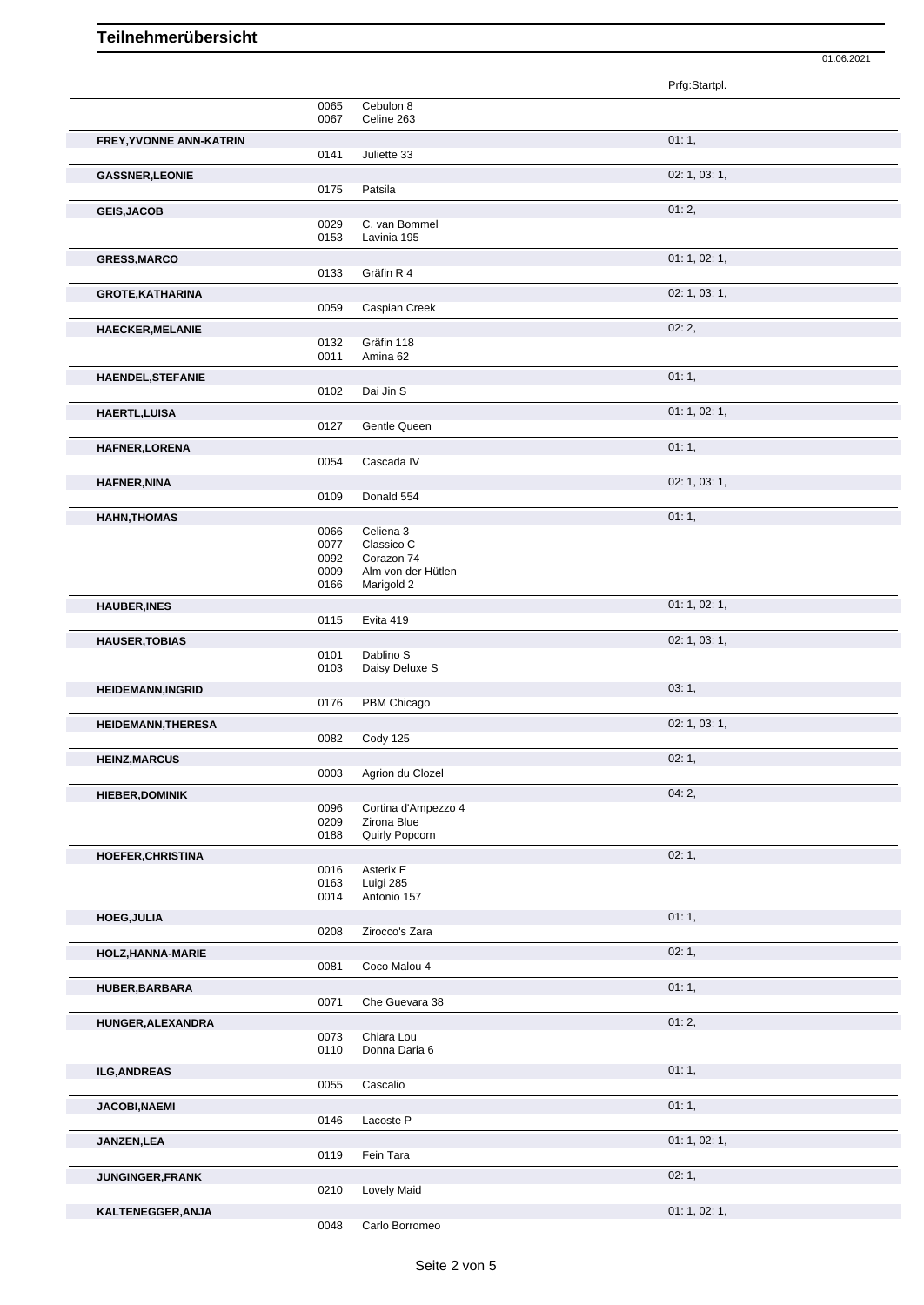|                              |              |                                | Prfg:Startpl.        |
|------------------------------|--------------|--------------------------------|----------------------|
| <b>KAUPP,NINA</b>            |              |                                | 03:2,                |
|                              | 0037         | Calle E                        |                      |
|                              | 0034         | Calisto G                      |                      |
|                              | 0033         | Calimero G                     |                      |
| KELIDIS-KARAGIANNI, STEFANIA |              |                                | 01: 1, 03: 1, 04: 1, |
|                              | 0087         | Coolman 90                     |                      |
|                              | 0140         | Jochem B.                      |                      |
| <b>KIRSCH,LENA</b>           |              |                                | 01:1,                |
|                              | 0151         | Lalique 100                    |                      |
| <b>KISTNER, NINA</b>         |              |                                | 01:1,                |
|                              |              |                                |                      |
| <b>KNOSP, CHRISTINE</b>      |              |                                | 01: 1, 02: 2, 03: 1, |
|                              | 0123         | Fleur Blanche d'Amour H        |                      |
|                              | 0094         | Corona 146                     |                      |
| KOBER, VERA                  |              |                                | 01: 1, 02: 1,        |
|                              | 0198         | Stalypso Blue                  |                      |
|                              | 0169         | Naomi 470                      |                      |
| KOHLHEPP, MARTINA            |              |                                | 01: 1, 02: 1,        |
|                              | 0097         | Count Carlos                   |                      |
| <b>KORNER, MANDY</b>         |              |                                | 02: 1, 03: 1,        |
|                              | 0118         | Fashion Star 5                 |                      |
|                              |              |                                | 02: 1, 03: 1,        |
| KUGELMANN, CAROLIN           | 0005         | Alessandro 52                  |                      |
|                              |              |                                |                      |
| LANDGRAF, CAROLIN            | 0131         | Good Vibes Only                | 03:1,                |
|                              |              |                                |                      |
| LANGENMEIR, LEA              | 0206         |                                | 03:1,                |
|                              |              | Utopia L                       |                      |
| LAUTENSCHLAGER, ANN-SOPHIE   |              |                                | 04:1,                |
|                              | 0142         | Kartega van't Vijvershof       |                      |
| LIEB, LENA                   |              |                                | 01: 2, 02: 2,        |
|                              | 0099<br>0182 | Covergirl 16<br>Quid pro quo 4 |                      |
|                              | 0143         | Kevin Cool                     |                      |
|                              | 0148         | Lady Gaga 48                   |                      |
| LINK, ANNIKA                 |              |                                | 04:2,                |
|                              | 0124         | For Player                     |                      |
|                              | 0090         | Coral 13                       |                      |
| <b>MACHAN, SUSANNE</b>       |              |                                | 03: 1, 04: 1,        |
|                              | 0147         | Lacrimo 3                      |                      |
| <b>MAIER, ANJA</b>           |              |                                | 01:1,                |
|                              | 0106         | Demba                          |                      |
|                              |              |                                | 01:1,                |
| <b>MAIER, LENNY</b>          | 0195         | Scarlett M 3                   |                      |
|                              | 0058         | Casita M                       |                      |
| <b>MAIER, MAXIE LUISE</b>    |              |                                | 01:1,                |
|                              | 0158         | Lorbas 281                     |                      |
|                              | 0026         | C'est la vie 162               |                      |
| <b>MAIER, THOMAS</b>         |              |                                | 03:1,                |
|                              | 0058         | Casita M                       |                      |
|                              | 0013         | Antonia 197                    |                      |
| <b>MAUCHER,LISA</b>          |              |                                | 01: 1, 02: 1,        |
|                              | 0017         | Avalon 256                     |                      |
| <b>MEDER, SABRINA</b>        |              |                                | 04:1,                |
|                              | 0185         | Quintender's Dream             |                      |
|                              |              |                                |                      |
| <b>MEISTER, FRANZISKA</b>    | 0062         | Cassiopeia 92                  | 01: 1, 02: 1, 04: 1, |
|                              | 0156         | Little Luis EW                 |                      |
|                              | 0094         | Corona 146                     |                      |
|                              | 0135         | Grey Leovista                  |                      |
|                              | 0098         | Count On Me F.M.               |                      |
| MIEHLE, FRIEDERIKE           |              |                                | 03: 1, 04: 1,        |
|                              | 0150         | Lakota 42                      |                      |
|                              | 0205         | <b>Top Tizia</b>               |                      |
| <b>MISSLBECK, ELISABETH</b>  |              |                                | 02: 1, 03: 1,        |
|                              | 0064         | Cayman GE                      |                      |
| <b>MOOSNER,CELINA</b>        |              |                                | 01:1,                |
|                              | 0122         | Finja Royal                    |                      |

01.06.2021

Finja Royal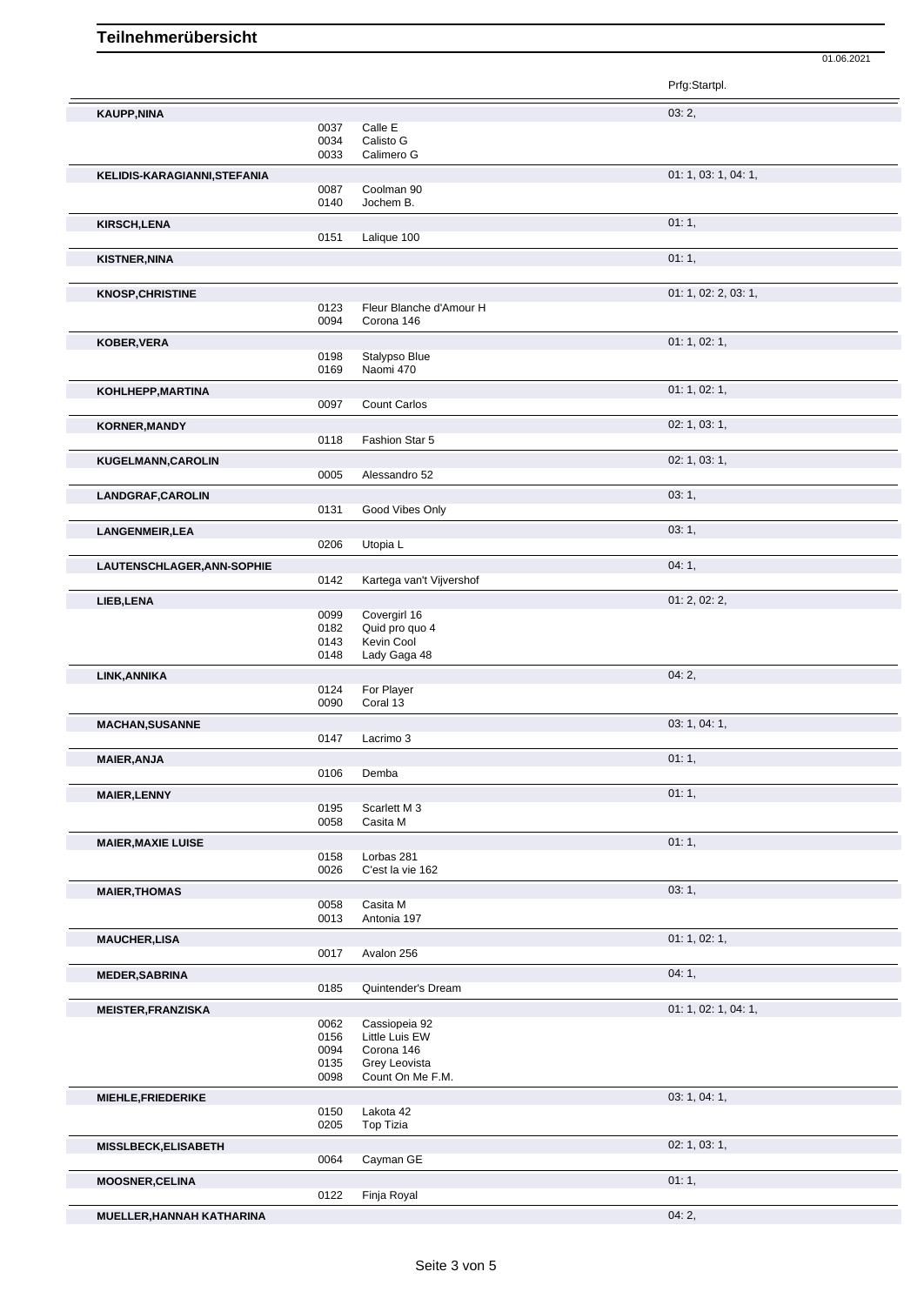|                                |              |                                     | Prfg:Startpl.               |
|--------------------------------|--------------|-------------------------------------|-----------------------------|
|                                | 0047         | Carina 556                          |                             |
|                                | 0136         | Happy 175                           |                             |
| MUELLER, KATHARINA             |              |                                     | 01:1,                       |
|                                | 0183         | Quidammus                           |                             |
| <b>OPPOLD, TORSTEN</b>         |              |                                     | 01: 1, 02: 1,               |
|                                | 0084         | Connor's                            |                             |
| OSTERTAG, NADJA                |              |                                     | 02:1,                       |
|                                | 0162         | <b>Lucy 691</b>                     |                             |
| OTSUKA, KINAMI JULIA           |              |                                     | 01: 1, 02: 1,               |
|                                | 0077         | Classico C                          |                             |
| PAULE, ALEX                    |              |                                     | 03: 2, 04: 1,               |
|                                | 0155         | Lifestyle 74                        |                             |
|                                | 0139<br>0212 | Jandro P<br>Exclusief 4             |                             |
|                                | 0138         | Idifix                              |                             |
| PFITZER, ANNA                  |              |                                     | 03: 2, 04: 1,               |
|                                | 0008         | All Inclusive P                     |                             |
|                                | 0019         | Bayard-P                            |                             |
| PROMMESBERGER, ANN-CHRISTIN    |              |                                     | 02: 1, 03: 1,               |
|                                | 0032         | Calimera 78                         |                             |
|                                | 0164         | Magic van 'T Laar                   |                             |
| RAUNER, KATJA                  |              |                                     | 03: 2, 04: 2,               |
|                                | 0038<br>0091 | Calon B<br>Coralie 35               |                             |
|                                |              |                                     | 01: 1, 02: 2, 03: 1,        |
| REISACHER, CARLOTTA            | 0108         | Destony M                           |                             |
|                                | 0053         | Casall 17                           |                             |
| REMMELE, JULIA                 |              |                                     | 02: 1, 03: 2, 04: 1,        |
|                                | 0189         | Riviera 66                          |                             |
|                                | 0116         | Fabiola 290                         |                             |
|                                | 0078<br>0178 | Cleary F<br>Picobella F             |                             |
|                                |              |                                     | 01:1,03:1,                  |
| RUDEL, KATJA                   | 0196         | Sir Constantin                      |                             |
|                                | 0086         | Contino 74                          |                             |
|                                | 0125         | Gaja 38                             |                             |
| <b>RUDEL, NINA</b>             |              |                                     | 04:1,                       |
|                                | 0196<br>0086 | Sir Constantin<br>Contino 74        |                             |
|                                | 0125         | Gaja 38                             |                             |
| SAILER, LAURA                  |              |                                     | 01: 1, 03: 1, 04: 1,        |
|                                | 0199         | Straviata                           |                             |
|                                | 0130         | Gogo Zara                           |                             |
| <b>SCHARPF-MACK, STEFANIE</b>  |              |                                     | 03: 3, 04: 2,               |
|                                | 0036         | Call me Jack                        |                             |
|                                | 0181<br>0035 | Queen Anne's Lace<br>Call me Alan S |                             |
|                                | 0184         | <b>Quiet Passion</b>                |                             |
|                                | 0173         | Nymoghen van ter Royen              |                             |
|                                | 0023         | Betty Barclay 20                    |                             |
| <b>SCHILLING, MARIE-THERES</b> |              |                                     | 01: 1, 02: 1, 03: 1, 04: 1, |
|                                | 0010<br>0200 | Amadeus 895<br>Strubbl              |                             |
|                                |              |                                     |                             |
| <b>SCHLACHTER, SIMON</b>       | 0068         | Charité                             | 04:2,                       |
|                                | 0063         | Catokia 12                          |                             |
| <b>SCHMUCK,LEA</b>             |              |                                     | 01:1,                       |
|                                | 0018         | Baghira 75                          |                             |
| <b>SCHNALZGER, JANA</b>        |              |                                     | 02: 1, 03: 1,               |
|                                | 0004         | Air Cornet                          |                             |
| <b>SCHNEIDER, ISABEL</b>       |              |                                     | 02: 2, 03: 2,               |
|                                | 0043         | Cancara W                           |                             |
|                                | 0172         | Nikita W 3                          |                             |
|                                | 0168         | Namira W                            |                             |
| <b>SCHREIBER, ALINE</b>        |              |                                     | 01:1,                       |
|                                | 0046         | Caresina F                          |                             |
| <b>SCHWARZ, KARIN</b>          |              |                                     | 01: 1, 02: 1,               |
|                                | 0072         | Checkpoint Charly 12                |                             |
| <b>SEBALD, CHRISTINA</b>       |              |                                     | 01: 1, 02: 1,               |
|                                | 0179         | Presley Girl                        |                             |

01.06.2021